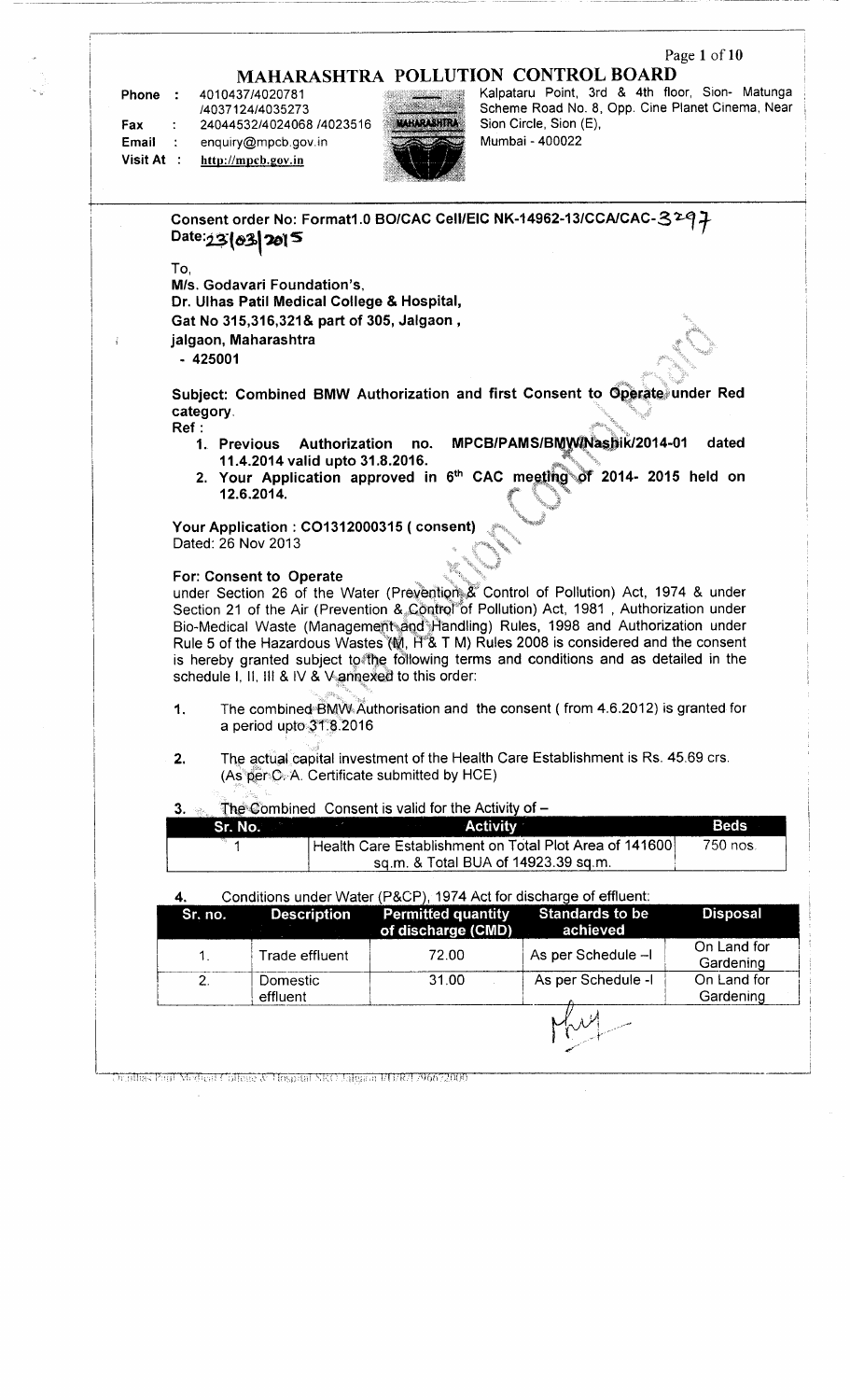# Page 2 of 10

| Description of stack/<br>Sr. No.<br>source<br>D.G. Set (65)<br>D.G. Set (200)<br>D.G. Set (125)<br>disposal of hazardous waste:<br>Type<br>Sr. No.          |                             | <b>Number Of Stack</b><br>1<br>1<br>1 | <b>Standards to be</b><br>achieved<br>As Per Schedule -II                                                                                                                                                                                                                                                                                                                                                                                                                                                                                                                                                                                                                                                                                                                                                                                                                                                                                                                                                                             |  |
|-------------------------------------------------------------------------------------------------------------------------------------------------------------|-----------------------------|---------------------------------------|---------------------------------------------------------------------------------------------------------------------------------------------------------------------------------------------------------------------------------------------------------------------------------------------------------------------------------------------------------------------------------------------------------------------------------------------------------------------------------------------------------------------------------------------------------------------------------------------------------------------------------------------------------------------------------------------------------------------------------------------------------------------------------------------------------------------------------------------------------------------------------------------------------------------------------------------------------------------------------------------------------------------------------------|--|
|                                                                                                                                                             |                             |                                       |                                                                                                                                                                                                                                                                                                                                                                                                                                                                                                                                                                                                                                                                                                                                                                                                                                                                                                                                                                                                                                       |  |
|                                                                                                                                                             |                             |                                       |                                                                                                                                                                                                                                                                                                                                                                                                                                                                                                                                                                                                                                                                                                                                                                                                                                                                                                                                                                                                                                       |  |
|                                                                                                                                                             |                             |                                       | As Per Schedule -II                                                                                                                                                                                                                                                                                                                                                                                                                                                                                                                                                                                                                                                                                                                                                                                                                                                                                                                                                                                                                   |  |
|                                                                                                                                                             |                             |                                       | As Per Schedule -II                                                                                                                                                                                                                                                                                                                                                                                                                                                                                                                                                                                                                                                                                                                                                                                                                                                                                                                                                                                                                   |  |
|                                                                                                                                                             |                             |                                       | Conditions under Hazardous Waste (M, H & T M) Rules, 2008 for treatment and                                                                                                                                                                                                                                                                                                                                                                                                                                                                                                                                                                                                                                                                                                                                                                                                                                                                                                                                                           |  |
| <b>Waste</b>                                                                                                                                                | Quantity<br>Of <sub>1</sub> | <b>UOM</b>                            | <b>Treatment</b><br><b>Disposal</b>                                                                                                                                                                                                                                                                                                                                                                                                                                                                                                                                                                                                                                                                                                                                                                                                                                                                                                                                                                                                   |  |
|                                                                                                                                                             |                             |                                       |                                                                                                                                                                                                                                                                                                                                                                                                                                                                                                                                                                                                                                                                                                                                                                                                                                                                                                                                                                                                                                       |  |
|                                                                                                                                                             |                             |                                       | <b>Treatment</b><br>Disposal<br><b>MSW</b> site                                                                                                                                                                                                                                                                                                                                                                                                                                                                                                                                                                                                                                                                                                                                                                                                                                                                                                                                                                                       |  |
|                                                                                                                                                             |                             |                                       |                                                                                                                                                                                                                                                                                                                                                                                                                                                                                                                                                                                                                                                                                                                                                                                                                                                                                                                                                                                                                                       |  |
|                                                                                                                                                             |                             |                                       |                                                                                                                                                                                                                                                                                                                                                                                                                                                                                                                                                                                                                                                                                                                                                                                                                                                                                                                                                                                                                                       |  |
|                                                                                                                                                             |                             |                                       |                                                                                                                                                                                                                                                                                                                                                                                                                                                                                                                                                                                                                                                                                                                                                                                                                                                                                                                                                                                                                                       |  |
|                                                                                                                                                             |                             |                                       |                                                                                                                                                                                                                                                                                                                                                                                                                                                                                                                                                                                                                                                                                                                                                                                                                                                                                                                                                                                                                                       |  |
|                                                                                                                                                             |                             |                                       |                                                                                                                                                                                                                                                                                                                                                                                                                                                                                                                                                                                                                                                                                                                                                                                                                                                                                                                                                                                                                                       |  |
| This combined consent and authorization is issued with overriding effect over<br>previous authorization granted vide no. MPCB/PAMS/BMW/Nashik/2014-01 dated |                             |                                       |                                                                                                                                                                                                                                                                                                                                                                                                                                                                                                                                                                                                                                                                                                                                                                                                                                                                                                                                                                                                                                       |  |
|                                                                                                                                                             |                             |                                       |                                                                                                                                                                                                                                                                                                                                                                                                                                                                                                                                                                                                                                                                                                                                                                                                                                                                                                                                                                                                                                       |  |
|                                                                                                                                                             |                             |                                       |                                                                                                                                                                                                                                                                                                                                                                                                                                                                                                                                                                                                                                                                                                                                                                                                                                                                                                                                                                                                                                       |  |
|                                                                                                                                                             |                             |                                       | For and on behalf of the<br><b>Maharashtra Pollution Control Board</b>                                                                                                                                                                                                                                                                                                                                                                                                                                                                                                                                                                                                                                                                                                                                                                                                                                                                                                                                                                |  |
|                                                                                                                                                             |                             |                                       | (Dr. P. Anbalagan, IAS)                                                                                                                                                                                                                                                                                                                                                                                                                                                                                                                                                                                                                                                                                                                                                                                                                                                                                                                                                                                                               |  |
|                                                                                                                                                             |                             |                                       | <b>Member Secretary</b>                                                                                                                                                                                                                                                                                                                                                                                                                                                                                                                                                                                                                                                                                                                                                                                                                                                                                                                                                                                                               |  |
|                                                                                                                                                             |                             |                                       |                                                                                                                                                                                                                                                                                                                                                                                                                                                                                                                                                                                                                                                                                                                                                                                                                                                                                                                                                                                                                                       |  |
| Received Consent fee of -                                                                                                                                   |                             | <b>Date</b>                           | Drawn On<br>Godavari Laxmi Bank                                                                                                                                                                                                                                                                                                                                                                                                                                                                                                                                                                                                                                                                                                                                                                                                                                                                                                                                                                                                       |  |
| Sr. No.<br>Amount(Rs.)                                                                                                                                      | DD. No.                     |                                       |                                                                                                                                                                                                                                                                                                                                                                                                                                                                                                                                                                                                                                                                                                                                                                                                                                                                                                                                                                                                                                       |  |
| 75000<br>75000                                                                                                                                              | 001097<br>001307            | 26 Aug 2013<br>23 Oct 2013            | Godavari Laxmi Bank                                                                                                                                                                                                                                                                                                                                                                                                                                                                                                                                                                                                                                                                                                                                                                                                                                                                                                                                                                                                                   |  |
|                                                                                                                                                             | Sr. No.                     | <b>Type Of Waste</b><br>Canteen Waste | Non-Hazardous Solid Wastes:<br><b>UOM</b><br>Quantity<br>2000.00<br>Kg/M<br>This Board reserves the right to review, amend, suspend, revoke etc. this consent<br>and the same shall be binding on the industry.<br>This consent should not be construed as exemption from obtaining necessary<br>NOC/permission from any other Government agencies.<br>If the BUA exceeds more than 20,000 sq.m. and if the hospital is commissioned<br>after 14.9.2006, the project proponent shall comply EtA notification 14.9.2006.<br>The hospital authority shall submit a underfaking regarding non-applicability of<br>EC, RRZ, CRZ and shall provide details of existing BUA and total no. of beds.<br>11.4.2014 valid upto 31.8.2016.<br>HCE authority shall submit water budget calculation in Board's prescribed format<br>alongwith latest three bills within one month of date of issue of consent.<br>You shall submit compliance of bank guarantee conditions every six months to<br>Regional Officer, Pune for verification purpose. |  |

Dr.ulhas Patil Medical College & Hospital SRO Jalgaon 1/H/R/L/96672000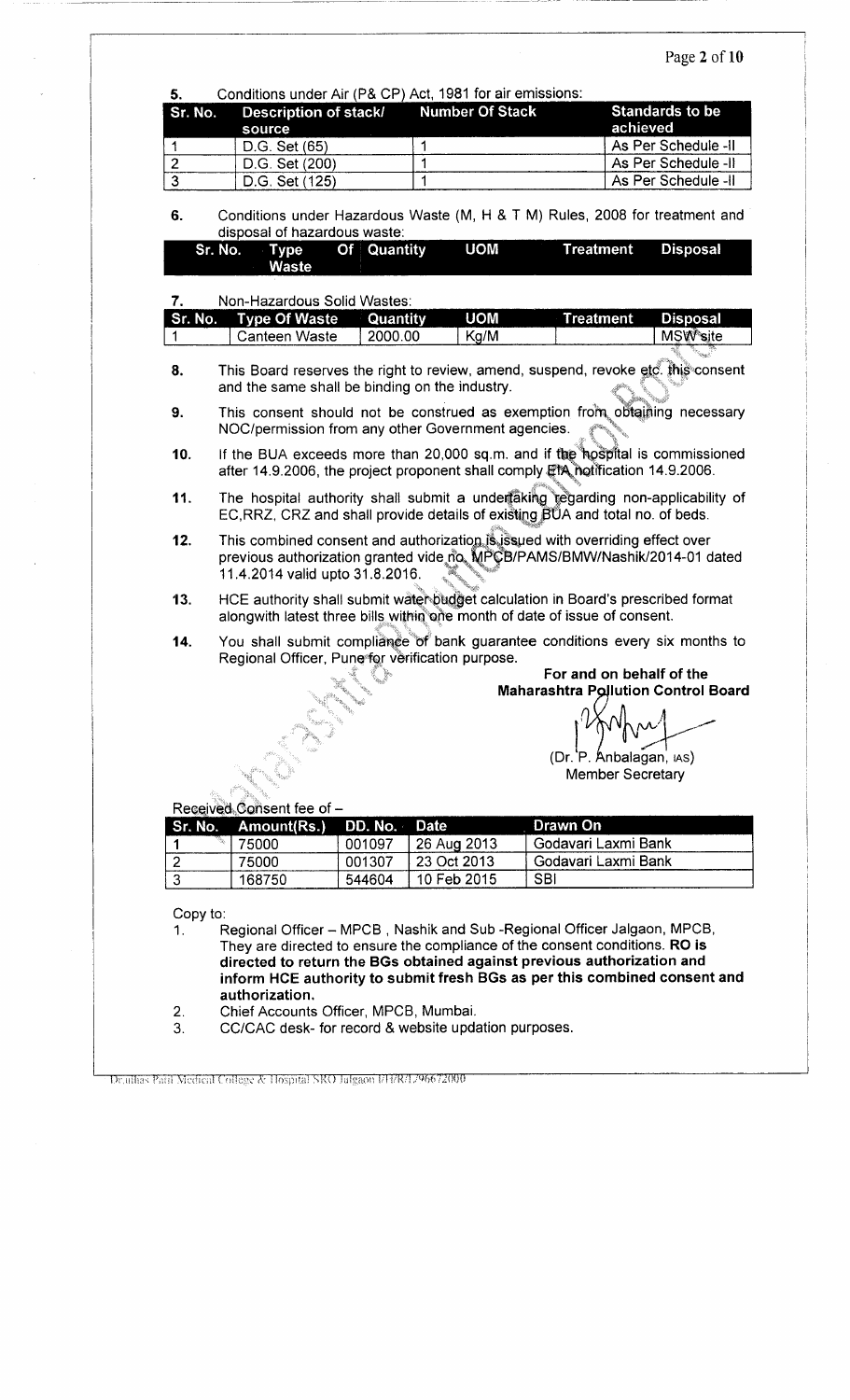#### **Schedule-l**

#### **I) Terms & Conditions for compliance of Water Pollution Control**

1) **A]** As per your application, you have provided the combined Sewage Treatment Plant (STP) with the design capacity of 150 CMD

B] The Applicant shall operate the sewage treatment plant (STP) to treat the trade and sewage effluent so as to achieve the following standards prescribed by the Board or underEP Act, 1986 and Rules made there under from time to time, whichever isstringent.

| Sr.<br>No. | <b>Parameters</b>       | <b>Standards prescribed by Board</b>          |  |  |  |
|------------|-------------------------|-----------------------------------------------|--|--|--|
|            |                         | Limiting Concentration in mg/l, except for pH |  |  |  |
| 01         | рH                      | $5.5 - 9.0$                                   |  |  |  |
| 02         | Oil & Grease            | 10                                            |  |  |  |
| 03         | BOD (3 days 27oC)       | 100                                           |  |  |  |
| 04         | <b>Suspended Solids</b> | 100                                           |  |  |  |
| 05         | <b>COD</b>              | ′∛5ั⊳                                         |  |  |  |
| 6          | Detergent               |                                               |  |  |  |

C] The treated effluent shall be used on land for gardening after disinfection

- 2) The Board reserves its rights to review plans, specifications or other data relating to plant setup for the treatment of waterworks for the purification thereof & the system for the disposal of sewage of trade effluent or in connection with the grant of any consent conditions. The Applicant shall obtain prior consent of the Board to take steps to establish the unit or establish any treatment and disposal system or an extension or addition thereto.
- 3) The industry shall ensure replacement of pollution control system or its parts after expiry of its expected life as defined by manufacturer so as to ensure the compliance of standards and safety of the operation thereof.
- 4) The Applicant shall provide Specific Water Pollution control system as per the conditions of EP Act, 1986 and rule made there under from time to time/ Environmental Clearance / CREP guidelines if applicable.
- 5) In case, the water consumption of the project is not covered under the water consumption of local body, in that situation, the project proponent shall submit the CESS Returns in the prescribed format given under the provision of Water (Prevention & Control of Pollution) Cess Act, 1977 and Rules made thereunder for various category of water consumption.

In case the water consumption is duly assessed under the quantity of water consumption of local body, the project proponent shall submit certificate to that effect from the concern local body with the request not to assess CESS on their water consumption, being already assessed on the water consumption of local body.

#### **II) as Conditions under Water (Prevention & Control of Pollution) CESS Act. 1977 amended**

Drailhas Patil Medical College & Hospital SRO Jalgaon I/H/R/L/96672000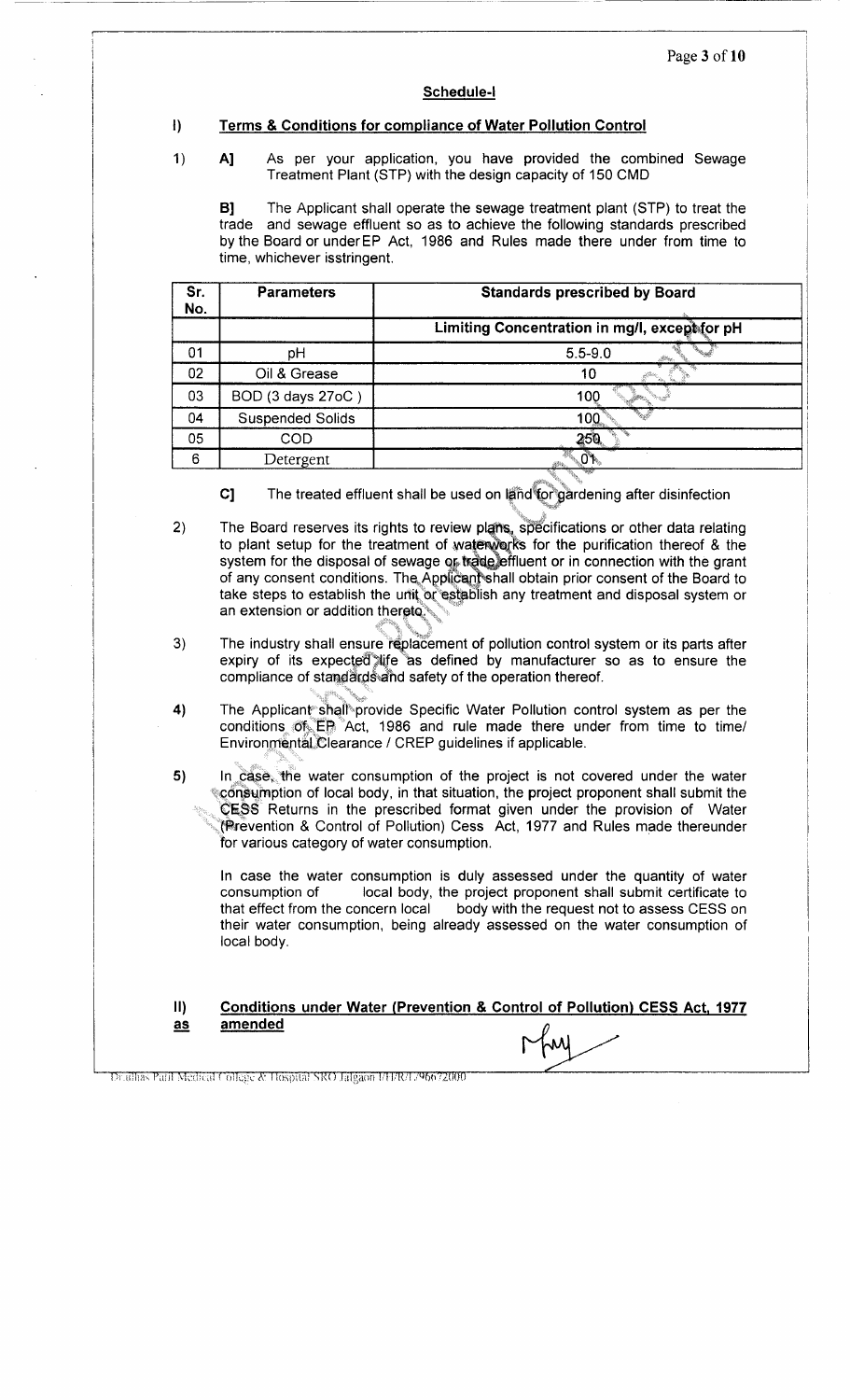$\frac{1}{2}$ 

The Applicant shall comply with the provisions of the Water (Prevention & Control of Pollution) Cess Act, 1977 and as amended, by installing water meters, filing water cess returns in Form-l and other provisions as contained in the said act.

| Sr.<br>Purpose for water consumed<br>No.                     | <b>Water Consumption quantity CMD</b> |
|--------------------------------------------------------------|---------------------------------------|
| Industrial Cooling, boiler feed etc.,<br>$\mathbf{1}$ .      | 0.00                                  |
| $\overline{2}$ .<br>Domestic purpose                         | 35.00                                 |
| $\overline{3}$ .<br>Processing whereby water gets polluted & | 80.00                                 |
| pollutants are easily biodegradable                          |                                       |
| Processing whereby water gets polluted &<br>$\overline{4}$ . | 0.00                                  |
| pollutants are not easily biodegradable and<br>are toxic     |                                       |
| X,<br>$\omega_{\phi_{\tilde{Q}_{\tilde{Q}}}}$<br>nga         | $\sim$ $\sim$<br>$\sim$               |

Drialhas Patil Medical College & Hospital SRO Jalgaon LH/R/L/96672000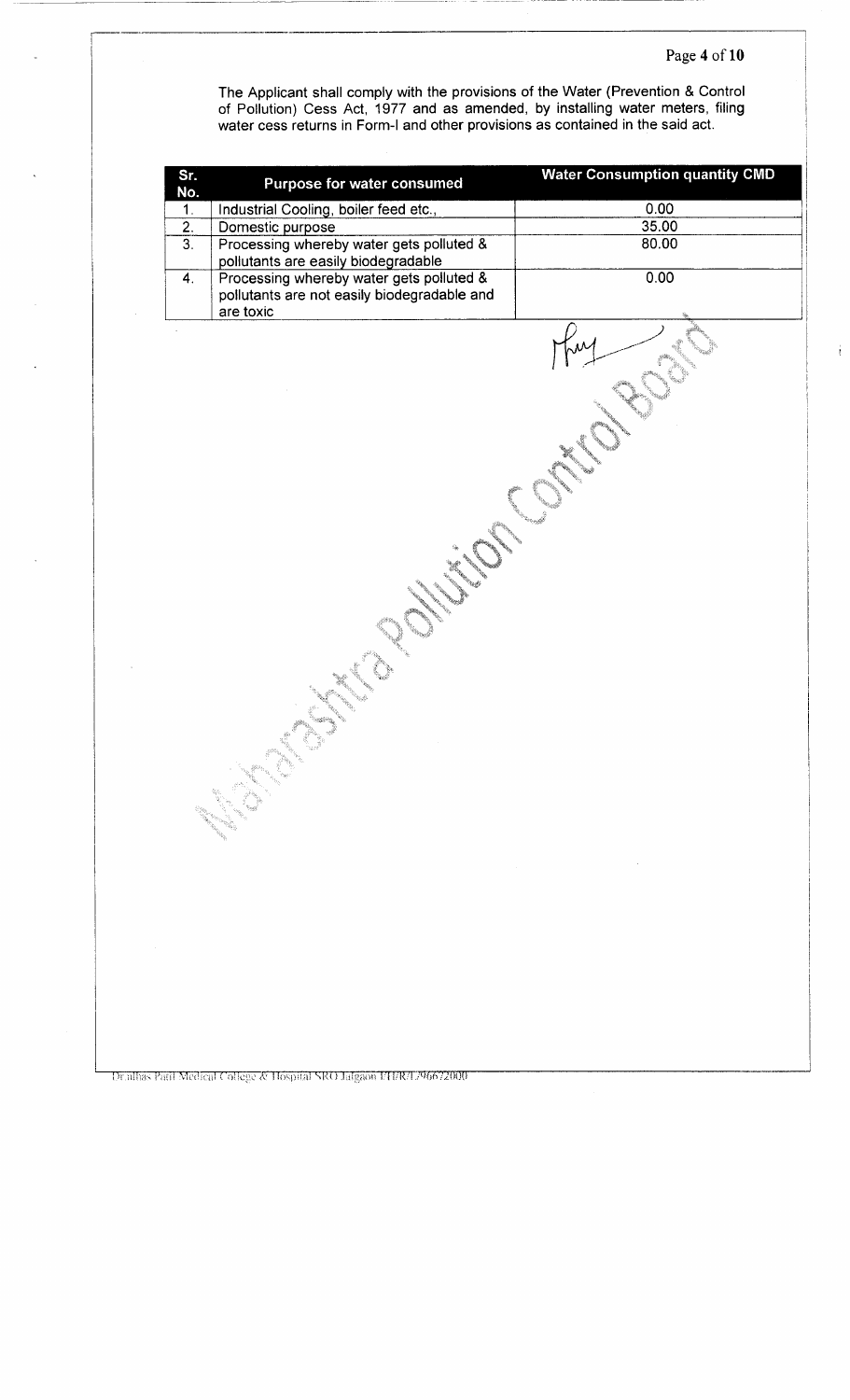#### **Schedule-ll**

### **Terms & conditions for compliance of Air Pollution Control**

1.

As per your application, you have proposed-/ provided the Air pollution control (ARC) system and also proposed to erect/erected following stack (s) to observe the following fuel pattern-

| Sr.<br>No | <b>Stack</b><br><b>Attached System</b><br>To | <b>APC</b>            | Height<br>in<br>$\epsilon$<br>Mtrs. | Type<br>Of Fuel $y$ | Quantit UOM |                                | $S\%$                                                                                                                                                                                                                                        | SO <sub>2</sub><br>Kg/day |
|-----------|----------------------------------------------|-----------------------|-------------------------------------|---------------------|-------------|--------------------------------|----------------------------------------------------------------------------------------------------------------------------------------------------------------------------------------------------------------------------------------------|---------------------------|
|           | D.G. Set<br>(65 KVA)                         | Acoustic<br>enclosure | $3.00*$                             | <b>Diesel</b>       | 33.00       | Ltr/Hr                         |                                                                                                                                                                                                                                              | 15.84                     |
| 2         | D.G. Set<br>(200)<br>KVA)                    |                       | $3.00*$                             |                     |             |                                |                                                                                                                                                                                                                                              |                           |
| 3         | Set<br>D.G.<br>125<br>KVA)                   |                       | $3.00*$                             |                     |             | i de Santonio<br>Internacional | en de la companya de la companya de la companya de la companya de la companya de la companya de la companya de<br>Desertiere de la companya de la companya de la companya de la companya de la companya de la companya de la com<br>en de la |                           |

 $2.$ The applicant shall operate and maintain above mentioned air pollution control system, so as to achieve the level of pollutants to the following standards:

| . Particulate matter | Not to exceed<br>ettiä | $150$ mg/Nm <sup>3</sup> |
|----------------------|------------------------|--------------------------|
|                      |                        |                          |

- 3. The Applicant shall obtain necessary prior permission for providing additional control equipment with necessary specifications and operation thereof or alteration or replacement/alteration well before its life come to an end or erection of new pollution control equipment.
- The Board reserves its rights to vary all or any of the condition in the consent, if 4. due to any technological improvement or otherwise such variation (including the change of any control equipment, other in whole or in part is necessary).

Dr.ulhas Patil Medical College & Hospital SRO Jalgaon FH/R/L/96672000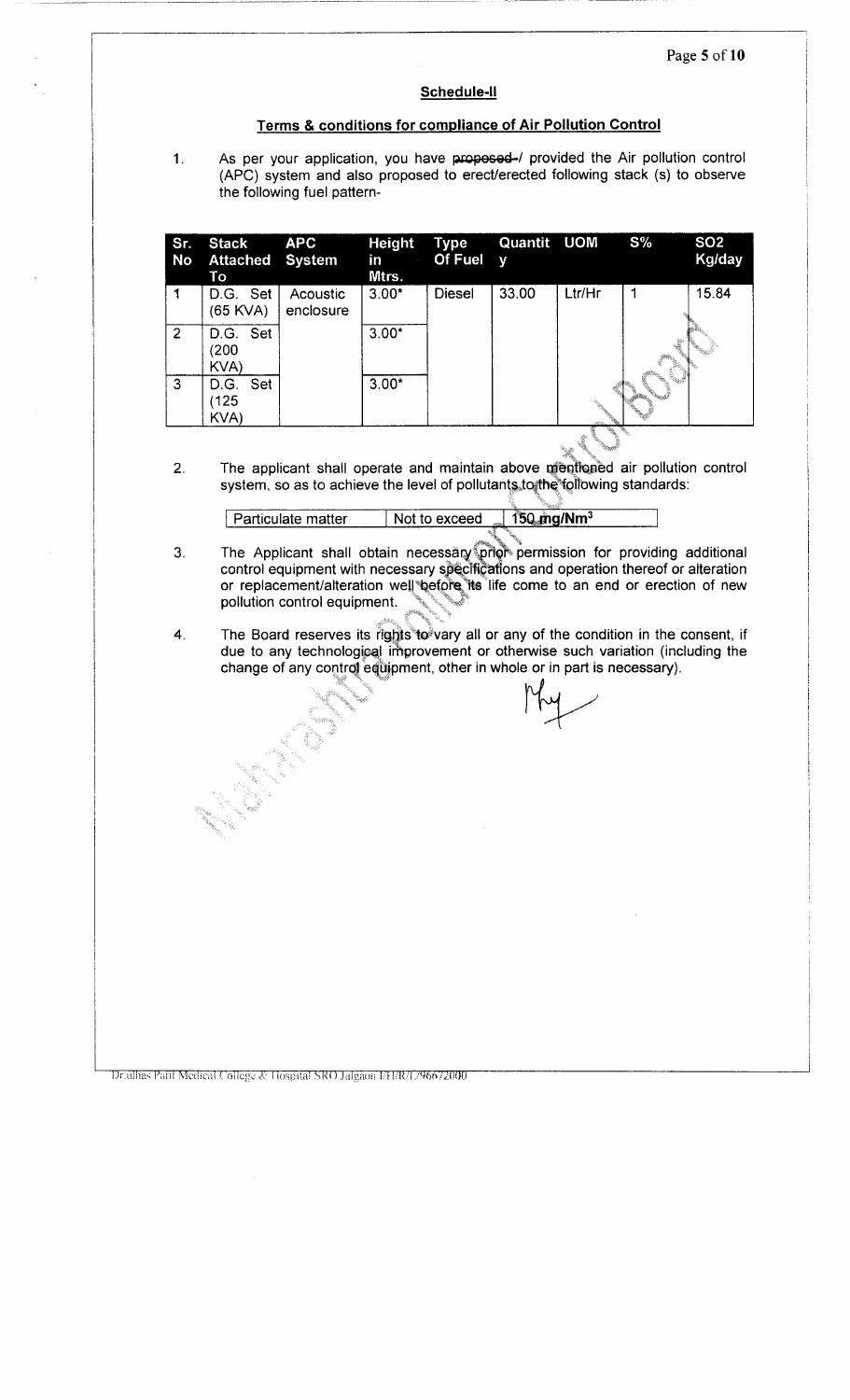Page 6 of 10

### **Schedule-Ill Details of Bank Guarantees**

| Sr.<br>No.   | <b>Consent</b>                                                   | Amt of<br>BG.<br><b>Imposed</b> | <b>Sumission</b><br>Period ** | <b>Purpose of BG</b>                                                                                                                                                                 | Compliance<br>Period | <b>Validity</b><br>Date ++ |
|--------------|------------------------------------------------------------------|---------------------------------|-------------------------------|--------------------------------------------------------------------------------------------------------------------------------------------------------------------------------------|----------------------|----------------------------|
| 1            | Combined<br>Consent &<br>Authorizatio<br>n (CCA) to<br>Operate   | 50,000                          |                               | To Maintain records<br>of BMW generation,<br>transportation,<br>treatment & disposal<br>and To submit<br>Annual Report* in<br>Form -II before 31 <sup>st</sup><br>January every year | Continuous           |                            |
| $\mathbf{2}$ | Combined<br>Consent &<br>Authorizatio<br>$n$ (CCA) to<br>Operate | 1,00,000                        |                               | To Segregate and<br>Handle BMW as per<br>color code etc.                                                                                                                             | <b>Continuous</b>    |                            |
| 3            | Combined<br>Consent &<br>Authorizatio<br>$n$ (CCA) to<br>Operate | 1,00,000                        |                               | Operation and<br>Maintenance of ETP<br>& STP to achieve<br>prescribed<br>discharge standards                                                                                         | ็®ontinuous          |                            |

**\*\* The above Bank Guarantee(s) shall be submitted by the applicant at the respective Regional Office within 15 days of the date of issue of Combined Consent and Authorization (CCA).**

**++ The Bank Guarantee(s) shall be valid for a period upto:** Validity of CCA + 4 months

Drailhas Patil Medical College & Hospital SRO Jalgaon FH/R/L/96672000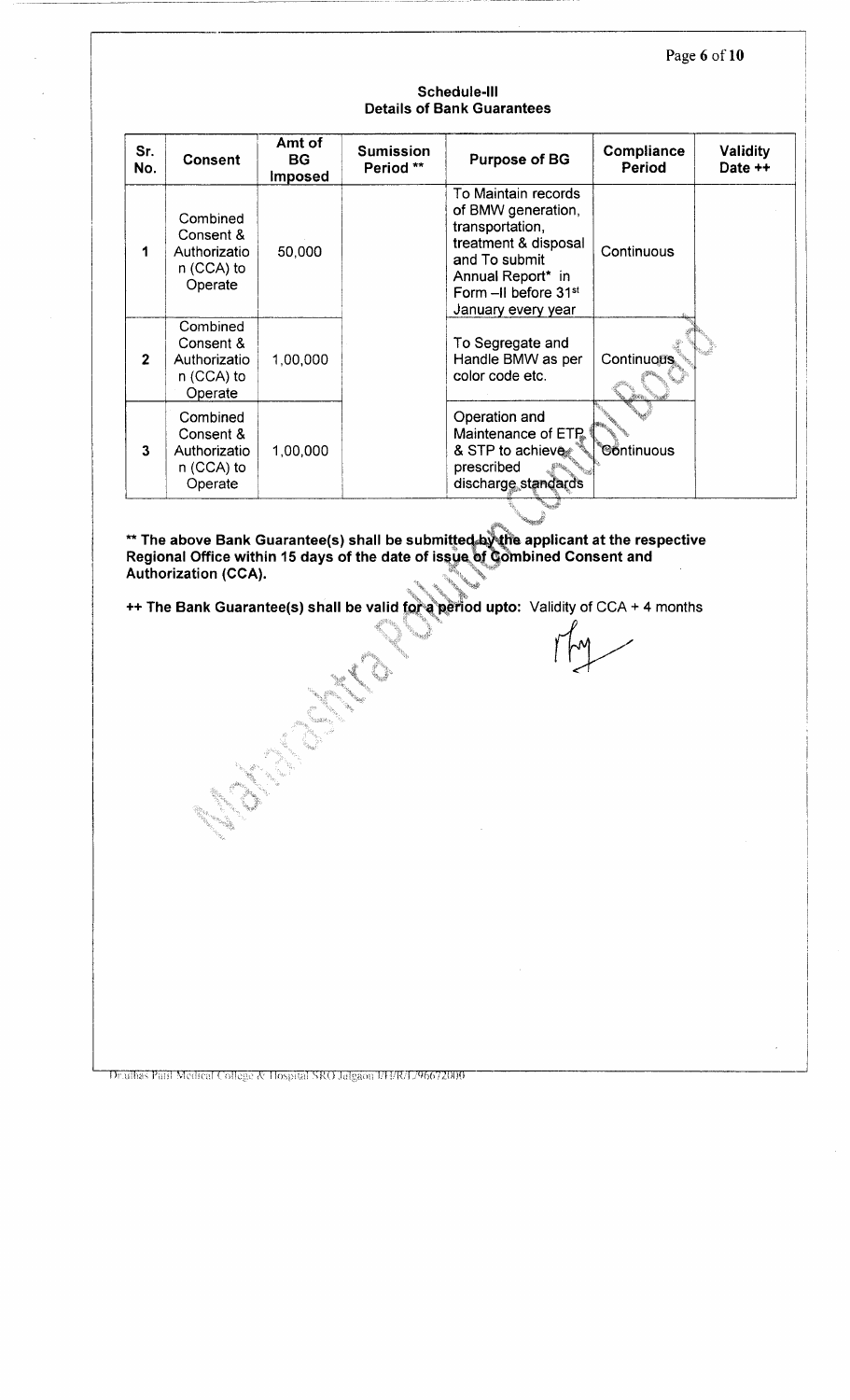### **Schedule-IV**

#### **I) Terms & Conditions for compliance of Biomedical Waste Management**

- 1. The "authorized Person" Administrator, M/s. Godavari Foundation's Dr.ulhas Patil Medical College & Hospital ,Gat No 315.316.321& part of 305 ,Jalgaon,jalgaon,Maharashtra, - 425001shall comply with the provisions of the Environment (Protection) Act, 1986, and the Rules made there under.
- 2. The combined consent is granted for generation and disposal of Bio-Medical Waste (BMW) in waste categories and quantities listed here in below:

| Sr.<br>No. | Category | Description                                      | Quantity<br>not<br>to<br>exceed<br>(Kg/M) | Segregation<br>Color coding                                    | <b>Treatment &amp; Disposal</b>                                                             |
|------------|----------|--------------------------------------------------|-------------------------------------------|----------------------------------------------------------------|---------------------------------------------------------------------------------------------|
| 1          | $Cat -1$ | Human<br>Anatomical<br>waste                     | 500                                       | Yellow                                                         | Incineration  ั                                                                             |
| 2          | $Cat-3$  | Microbiology &<br>Biotechnology<br>Waste         | 800                                       | Yellow                                                         | <i><b>Incineration</b></i>                                                                  |
| 3          | Cat-4    | <b>Waste Sharps</b>                              | 600                                       | <b><i><u>white</u></i></b><br>Blue<br>translucent <sup>®</sup> | Disinfection<br>(chemical<br>mutilation /<br>treatment) and<br>shredding                    |
| 4          | $Cat-5$  | Discarded<br>Medicines and<br>Cytotoxic<br>drugs | 850                                       | Yellow                                                         | Incineration                                                                                |
| 5          | $Cat-6$  | Soiled Waste                                     | 2001.                                     | Yellow                                                         | Incineration                                                                                |
| 6          | $Cat-7$  | Solid Waste                                      | 850                                       | Red.                                                           | <b>Disinfection</b><br>(chemical<br>autoclaving<br>treatment)<br>and mutilation / shredding |

No onsite treatment of BMW is permitted. The above mentioned Bio medical Waste shall be sent to Common BMW Treatment & Disposal facility authorized by MPCB .i.e. M/s. Mansai Enterprises, CBMWTSDF, Jalgaon

- (i) BMW shall not be mixed with other wastes or reused or sold in any form.
	- (it) BMW shall be segregated into containers / bags at the point of generation in accordance with Schedule-ll prior to storage, treatment and disposal. The containers shall be labeled according to Schedule III of BMW Rules 1998.
	- (iii) If a container containing BMW is to be transported from the premises where BMW is generated to any waste treatment facility outside the premises, the container shall, apart from the Label prescribed in Schedule III, also carry information prescribed in Schedule IV and shall be transported by authorized Transporter only.
	- (iv) Notwithstanding anything contained in the Motor Vehicles Act, 1988 or Rules there under, BMW shall be transported only in such vehicle as may be authorized for the purpose by the competent authority as specified by the Government.

Drailhas Paril Medical College & Hospital SRO Jalgaon FH/R/L/96672000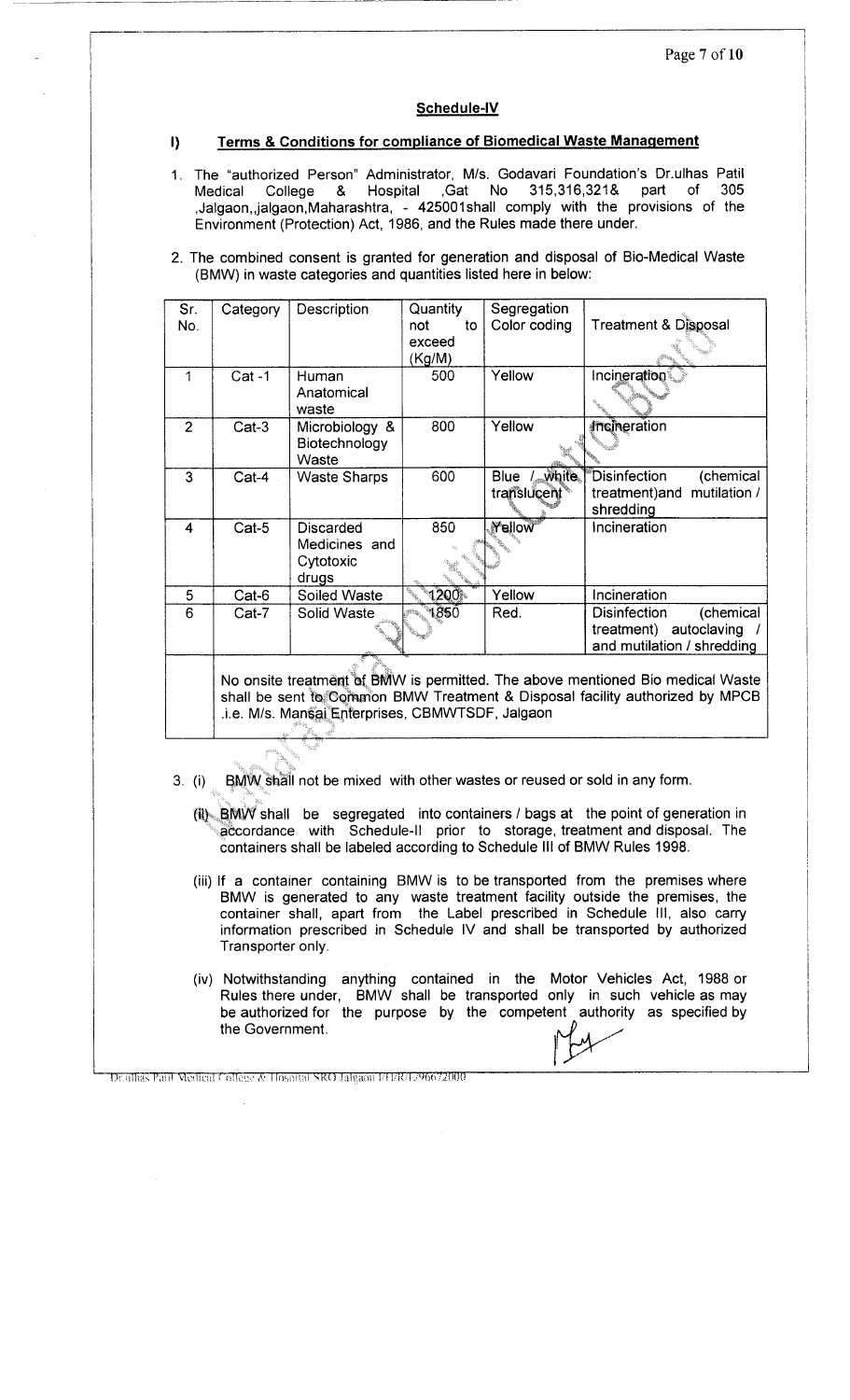- (v) No untreated BMW shall be kept stored beyond a period of 48 hours.
- (vi) Necessary protective gear for the waste handlers shall be provided by the hospital Authority.
- (vii) You shall ensure proper collection of mercury spillage arising mainly due to breakage of thermometers pressure gauges (Sphygmomanometers) other equipments used in health care facilities (HCFs) as well as its storage in accordance with the Hazardous waste (Management & Handling) Rules (presently these Rules has to be read as 'Hazardous Waste (Management & Handling and Trans boundary Movement) Rules, 2008) and returning it to the instrument manufacturers apart from necessary taking steps to ensure that the spilled mercury does not become a part of bio-medical or other solid wastes generated from the HCFs.
- (viii) Authorized person shall obtain prior permission from MPCB for generation & disposal, if Bio-Medical waste quantity of category specified exceed the limits authorized at condition No. 4. Above
- 4. (i) You shall submit an Annual Report to the prescribed authority in Form-II by 31<sup>st</sup> January every year including information about the categories and quantities of BMW handled during the preceding year.
	- (ii) You shall maintain records related to the generation, collection, reception, storage, transportation, treatment, disposal and/or any form of handling of BMW in accordance with these Rules and any guidelines-issued.
	- (iii) All records shall be subject to inspection and verification by the prescribed authority at any time.
- 5. When any accident occurs at any institution or facility or any other site where BMW is handled or during transportation of such waste, the authorized person shall report the accident in Form III to the prescribed authority forthwith.
- 6. You shall submit valid registration copy of Bombay Nursing Home Act to Board.
- 7. The Occupier will obey all the lawful instructions issued by the Board Officers from time to time.

Drailhas Patil Medical College & Hospital SRO Jalgaon FH/R/L/96672000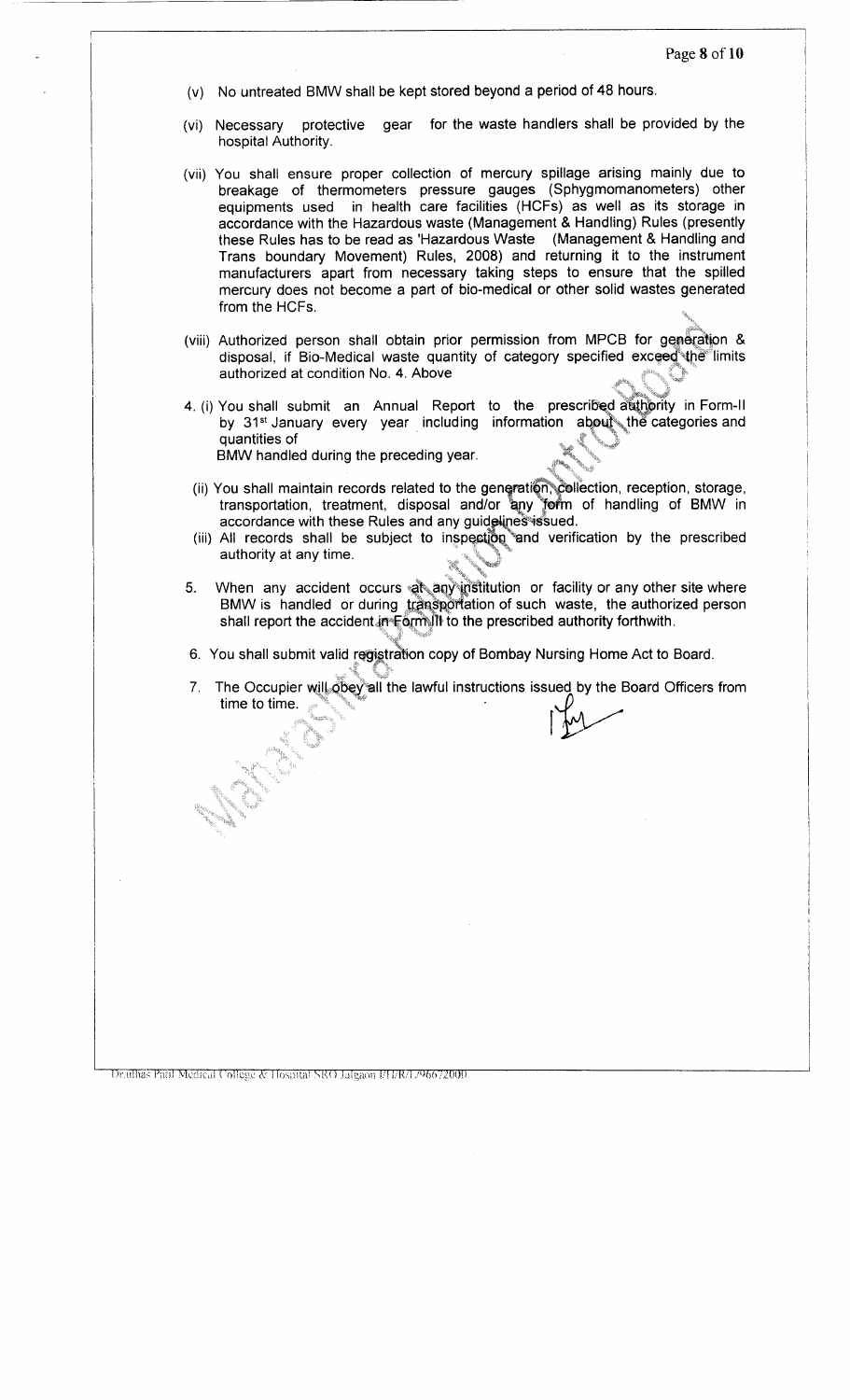### **Schedule-V General Conditions**

- 1) The applicant shall provide facility for collection of environmental samples and samples of trade and sewage effluents, air emissions and hazardous waste to the Board staff at the terminal or designated points and shall pay to the Board for the services rendered in this behalf.
- 2) Industry should monitor effluent quality, stack emissions and ambient air quality monthly/quarterly.
- 3) The applicant shall provide ports in the chimney/(s) and facilities such as ladder, platform etc. for monitoring the air emissions and the same shall be open for inspection to/and for use of the Board's Staff. The chimney(s) vents attached to various sources of emission shall be designated by numbers such as S-1, S-2, etc. and these shall be painted/ displayed to facilitate identification.
- 4) Whenever due to any accident or other unforeseen act or even, such emissions occur or is apprehended to occur in excess of standards laid down, such information shall be forthwith Reported to Board, concerned Police Station, office of Directorate of Health Services, Department of Explosives, Inspectorate of Factories and Local Body. In case of failure of pollution control equipments, the production process connected to it shall be stopped.
- 5) The applicant shall provide an alternate electric power source sufficient to operate all pollution control facilities installed to maintain compliance with the terms and conditions of the consent. In the absence, the applicant shall stop, reduce or otherwise, control production to abide by terms and conditions of this consent.
- 6) The firm shall submit to this office, the  $30<sup>th</sup>$  day  $\overline{OR}$  September every year, the Environmental Statement Report for the financial year ending 31<sup>st</sup> March in the prescribed Form-V as per the provisions of rule 1466f the Environment (Protection) (Second Amendment) Rules, 1992.
- 7) The industry shall recycle/reprocess/reuse/recover Hazardous Waste as per the provision contain in the HW (MH&TM) Rules 2008, which can be recycled /processed /reused /recovered and only waste which-has to be incinerated shall go to incineration and waste which can be used for land filling and cannot be recycled/reprocessed etc should go for that purpose, in order to reduce load on incineration and landfill site/environment.
- 8) The industry should comply-with the Hazardous Waste (M, H & TM) Rules, 2008 and submit the Annual Returns as per Rule  $5(6)$  & 22(2) of Hazardous Waste (M, H & TM) Rules, 2008 for the preceding year April to March in Form-IV by 30<sup>th</sup> June of every year.
- 9) An inspection book shall be opened and made available to the Board's officers during their visit to the applicant.
- 10) The **applicant shall make an application for renewal of the consent at least 60 days before the date of the expiry of the consent.**
- 11) Industry,.shall strictly comply with the Water (P&CP) Act, 1974, Air (P&CP) Act, 1981 and Enuronmental Protection Act, 1986 and industry specific standard under EP Rules 1986 which are available on MPCB website (www.mpcb.gov.in).
- 12) The industry shall constitute an Environmental cell with qualified staff/personnel/agency to see the day to day compliance of consent condition towards Environment Protection.
- 13) Separate drainage system shall be provided for collection of trade and sewage effluents. Terminal manholes shall be provided at the end of the collection system with arrangement for measuring the flow. No effluent shall be admitted in the pipes/sewers downstream of the terminal manholes. No effluent shall find its way other than in designed and provided collection system.
- 14) Neither storm water nor discharge from other premises shall be allowed to mix with the effluents from the factory.
- 15) The applicant shall install a separate meter showing the consumption of energy for operation of domestic and industrial effluent treatment plants and air pollution control system. A register showing consumption of chemicals used for treatment shall be maintained.

Drailhas Patil Medical College & Hospital SRO Jalgaon (/H/R/L/96672000)